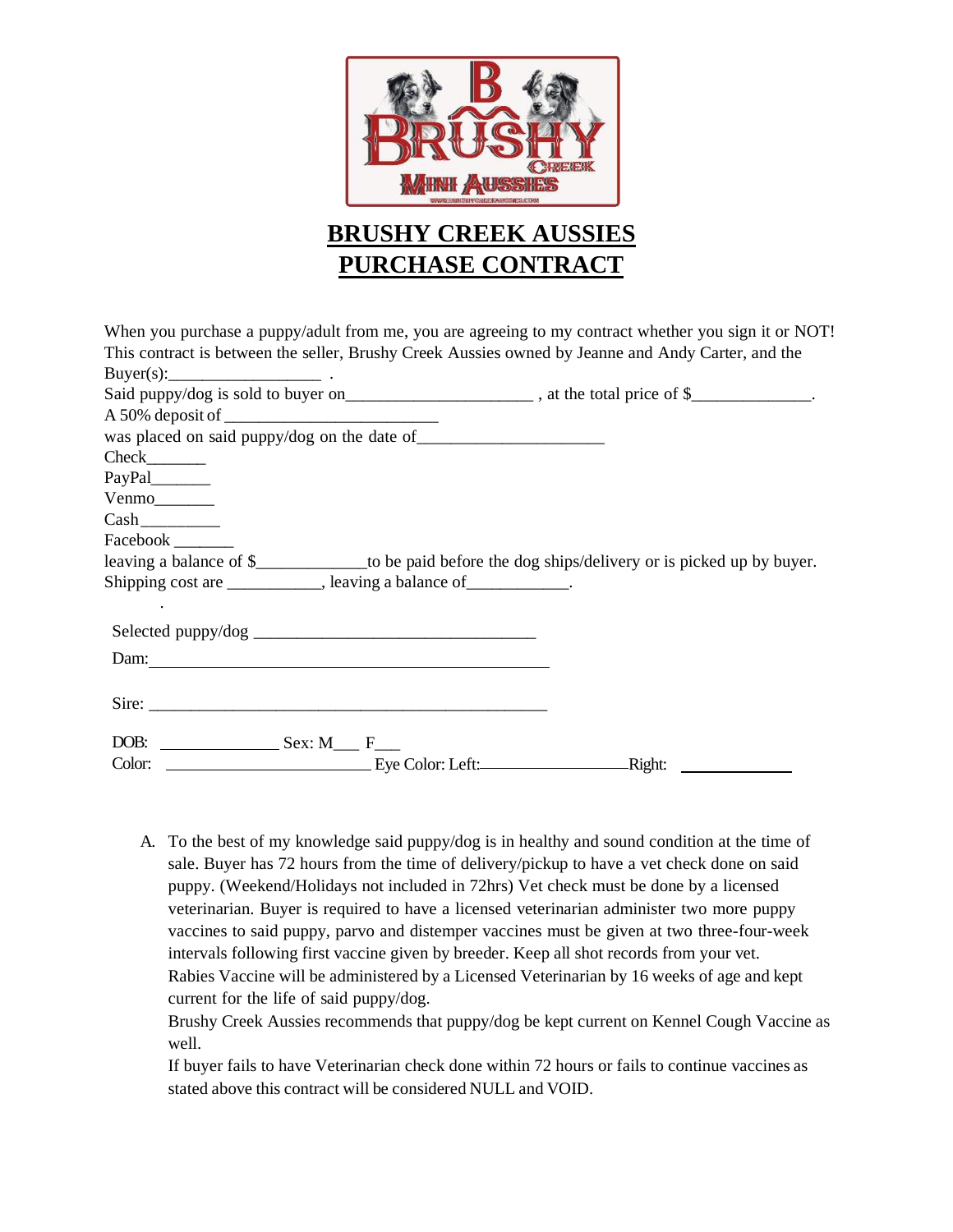- B. Deposits: All deposits are non-refundable and non-transferable unless death or injury of said puppy/dog occurs while puppy/dog is still in the care of Brushy Creek Aussies. In the case of accidental death or injury while still in the care of Brushy Creek Aussies, the deposit will be refunded in full. All puppies/dogs are sold as Pet Quality, this does not mean they are not show/breed quality.If Breeding Rights are purchased your pup's registration papers will have that selected. Breeding Rights Purchased: Yes \_\_\_\_\_\_ No\_\_\_\_\_\_\_\_
- B. Does not cover any parasite, internal or external as this is a treatable condition. Only untreatable, genetic diseases or defects will be considered. Each case is dealt with individually. We CANNOT stress enough about the MDR1 genetics... Just because your dog is cleared by parentage or cleared its self. PLEASE treat your dog as AFFECTED. Please do NOT give any medications that could cause a MDR1 reaction. We WILL NOT be responsible for any Deaths, Vet visits or Stays regarding MDR1. Replacement puppy of equal value only, NO cash refunds! Buyer must provide a letter from a licensed veterinarian that states the condition of puppy.

# C. We do not GUARANTEE SIZE and EYE COLOR!!

D. If at any point the puppy/dog is to be rehomed you are required to contact Brushy Creek Aussies with the first right of refusal. Seller is in no way responsible for any vet bills made after puppy/dog leaves the care of Brushy Creek Aussies. Seller will NOT refund money in any situation. Shipping is always the responsibility of the buyer. Even in the event a puppy is to be sent back and/or replaced. All vet bills are the responsibility of the buyer. NO exceptions.

All shipping costs related to any dog being purchased, as well as in relationship to any dog being replaced for any reason, are the responsibility of the buyer. Seller shall not be responsible for death of